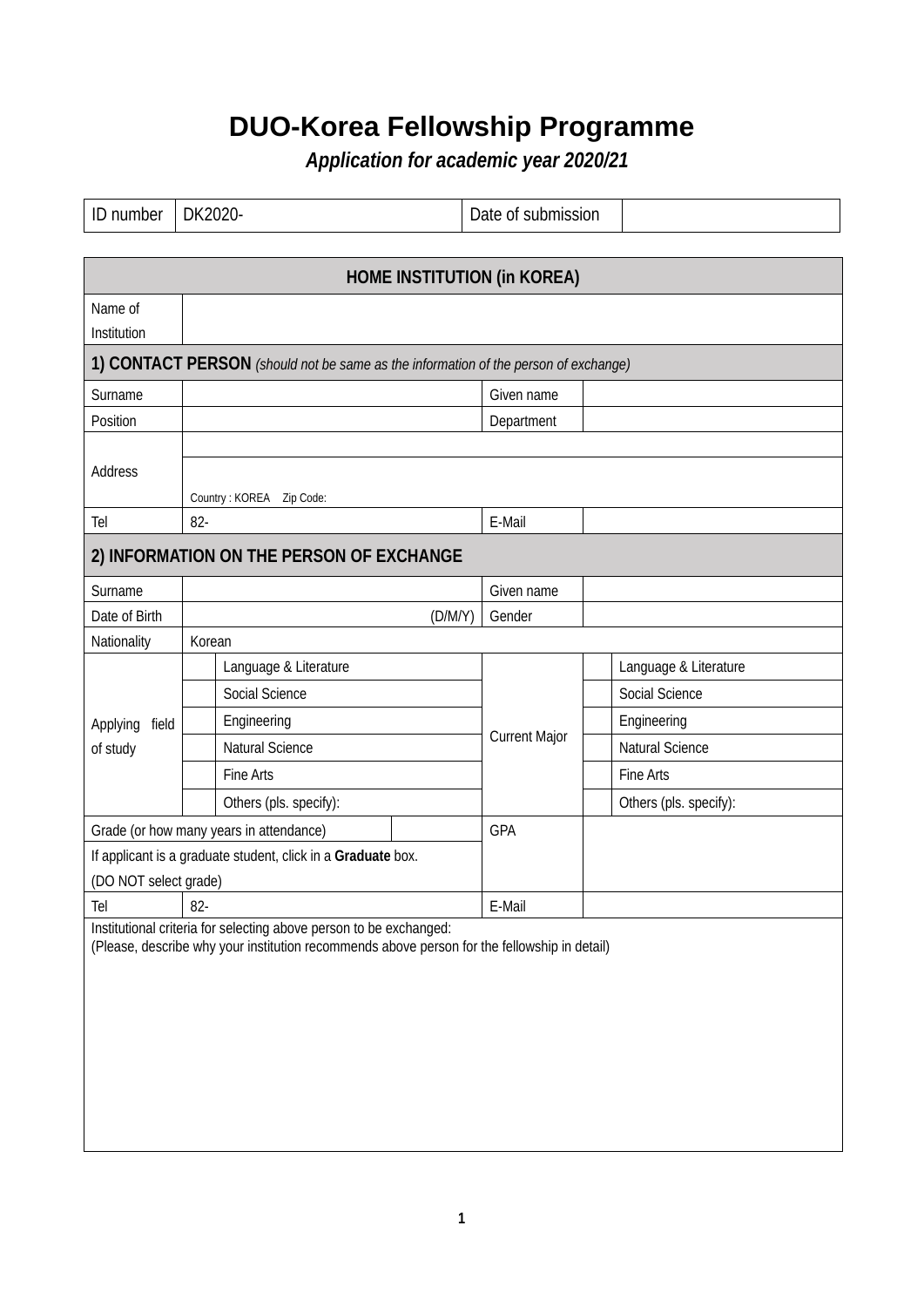| Name of<br>Institution<br>1) CONTACT PERSON (should not be same as the information of the person of exchange)<br>Surname<br>Given name<br>Position<br>Department<br>Address<br>Country:<br>Zip Code:<br>E-Mail<br>Tel<br>2) INFORMATION ON THE PERSON OF EXCHANGE<br>Surname<br>Given name<br>Date of Birth<br>(D/M/Y)<br>Gender<br>Nationality<br>(Please submit a copy of passport)<br>Language & Literature<br>Language & Literature<br>Social Science<br>Social Science<br>Engineering<br>Engineering<br>Applying<br>field<br><b>Current Major</b><br><b>Natural Science</b><br><b>Natural Science</b><br>of study<br>Fine Arts<br>Fine Arts<br>Others (pls. specify):<br>Others (pls. specify):<br>Grade (or how many years in attendance)<br><b>ECTS</b><br>If applicant is a graduate student, click in a Graduate box.<br>(DO NOT select grade)<br>E-mail<br>Tel<br>Institutional criteria for selecting above person to be exchanged:<br>(Please, describe why your institution recommends above person for the fellowship in detail)<br><b>Confirmation on Agreement with Host Institution</b><br>I, the contact person in the home institution, hereby confirm that the persons to be<br><b>YES</b><br>exchanged and the contact person in the host institution are all aware and agree that<br>this application is submitted. (please, check the box at the right as appropriate) | <b>HOST INSTITUTION (in European Country)</b> |  |  |  |  |  |  |  |  |
|-----------------------------------------------------------------------------------------------------------------------------------------------------------------------------------------------------------------------------------------------------------------------------------------------------------------------------------------------------------------------------------------------------------------------------------------------------------------------------------------------------------------------------------------------------------------------------------------------------------------------------------------------------------------------------------------------------------------------------------------------------------------------------------------------------------------------------------------------------------------------------------------------------------------------------------------------------------------------------------------------------------------------------------------------------------------------------------------------------------------------------------------------------------------------------------------------------------------------------------------------------------------------------------------------------------------------------------------------------------------------------------------------|-----------------------------------------------|--|--|--|--|--|--|--|--|
|                                                                                                                                                                                                                                                                                                                                                                                                                                                                                                                                                                                                                                                                                                                                                                                                                                                                                                                                                                                                                                                                                                                                                                                                                                                                                                                                                                                               |                                               |  |  |  |  |  |  |  |  |
|                                                                                                                                                                                                                                                                                                                                                                                                                                                                                                                                                                                                                                                                                                                                                                                                                                                                                                                                                                                                                                                                                                                                                                                                                                                                                                                                                                                               |                                               |  |  |  |  |  |  |  |  |
|                                                                                                                                                                                                                                                                                                                                                                                                                                                                                                                                                                                                                                                                                                                                                                                                                                                                                                                                                                                                                                                                                                                                                                                                                                                                                                                                                                                               |                                               |  |  |  |  |  |  |  |  |
|                                                                                                                                                                                                                                                                                                                                                                                                                                                                                                                                                                                                                                                                                                                                                                                                                                                                                                                                                                                                                                                                                                                                                                                                                                                                                                                                                                                               |                                               |  |  |  |  |  |  |  |  |
|                                                                                                                                                                                                                                                                                                                                                                                                                                                                                                                                                                                                                                                                                                                                                                                                                                                                                                                                                                                                                                                                                                                                                                                                                                                                                                                                                                                               |                                               |  |  |  |  |  |  |  |  |
|                                                                                                                                                                                                                                                                                                                                                                                                                                                                                                                                                                                                                                                                                                                                                                                                                                                                                                                                                                                                                                                                                                                                                                                                                                                                                                                                                                                               |                                               |  |  |  |  |  |  |  |  |
|                                                                                                                                                                                                                                                                                                                                                                                                                                                                                                                                                                                                                                                                                                                                                                                                                                                                                                                                                                                                                                                                                                                                                                                                                                                                                                                                                                                               |                                               |  |  |  |  |  |  |  |  |
|                                                                                                                                                                                                                                                                                                                                                                                                                                                                                                                                                                                                                                                                                                                                                                                                                                                                                                                                                                                                                                                                                                                                                                                                                                                                                                                                                                                               |                                               |  |  |  |  |  |  |  |  |
|                                                                                                                                                                                                                                                                                                                                                                                                                                                                                                                                                                                                                                                                                                                                                                                                                                                                                                                                                                                                                                                                                                                                                                                                                                                                                                                                                                                               |                                               |  |  |  |  |  |  |  |  |
|                                                                                                                                                                                                                                                                                                                                                                                                                                                                                                                                                                                                                                                                                                                                                                                                                                                                                                                                                                                                                                                                                                                                                                                                                                                                                                                                                                                               |                                               |  |  |  |  |  |  |  |  |
|                                                                                                                                                                                                                                                                                                                                                                                                                                                                                                                                                                                                                                                                                                                                                                                                                                                                                                                                                                                                                                                                                                                                                                                                                                                                                                                                                                                               |                                               |  |  |  |  |  |  |  |  |
|                                                                                                                                                                                                                                                                                                                                                                                                                                                                                                                                                                                                                                                                                                                                                                                                                                                                                                                                                                                                                                                                                                                                                                                                                                                                                                                                                                                               |                                               |  |  |  |  |  |  |  |  |
|                                                                                                                                                                                                                                                                                                                                                                                                                                                                                                                                                                                                                                                                                                                                                                                                                                                                                                                                                                                                                                                                                                                                                                                                                                                                                                                                                                                               |                                               |  |  |  |  |  |  |  |  |
|                                                                                                                                                                                                                                                                                                                                                                                                                                                                                                                                                                                                                                                                                                                                                                                                                                                                                                                                                                                                                                                                                                                                                                                                                                                                                                                                                                                               |                                               |  |  |  |  |  |  |  |  |
|                                                                                                                                                                                                                                                                                                                                                                                                                                                                                                                                                                                                                                                                                                                                                                                                                                                                                                                                                                                                                                                                                                                                                                                                                                                                                                                                                                                               |                                               |  |  |  |  |  |  |  |  |
|                                                                                                                                                                                                                                                                                                                                                                                                                                                                                                                                                                                                                                                                                                                                                                                                                                                                                                                                                                                                                                                                                                                                                                                                                                                                                                                                                                                               |                                               |  |  |  |  |  |  |  |  |
|                                                                                                                                                                                                                                                                                                                                                                                                                                                                                                                                                                                                                                                                                                                                                                                                                                                                                                                                                                                                                                                                                                                                                                                                                                                                                                                                                                                               |                                               |  |  |  |  |  |  |  |  |
|                                                                                                                                                                                                                                                                                                                                                                                                                                                                                                                                                                                                                                                                                                                                                                                                                                                                                                                                                                                                                                                                                                                                                                                                                                                                                                                                                                                               |                                               |  |  |  |  |  |  |  |  |
|                                                                                                                                                                                                                                                                                                                                                                                                                                                                                                                                                                                                                                                                                                                                                                                                                                                                                                                                                                                                                                                                                                                                                                                                                                                                                                                                                                                               |                                               |  |  |  |  |  |  |  |  |
|                                                                                                                                                                                                                                                                                                                                                                                                                                                                                                                                                                                                                                                                                                                                                                                                                                                                                                                                                                                                                                                                                                                                                                                                                                                                                                                                                                                               |                                               |  |  |  |  |  |  |  |  |
|                                                                                                                                                                                                                                                                                                                                                                                                                                                                                                                                                                                                                                                                                                                                                                                                                                                                                                                                                                                                                                                                                                                                                                                                                                                                                                                                                                                               |                                               |  |  |  |  |  |  |  |  |
|                                                                                                                                                                                                                                                                                                                                                                                                                                                                                                                                                                                                                                                                                                                                                                                                                                                                                                                                                                                                                                                                                                                                                                                                                                                                                                                                                                                               |                                               |  |  |  |  |  |  |  |  |
|                                                                                                                                                                                                                                                                                                                                                                                                                                                                                                                                                                                                                                                                                                                                                                                                                                                                                                                                                                                                                                                                                                                                                                                                                                                                                                                                                                                               |                                               |  |  |  |  |  |  |  |  |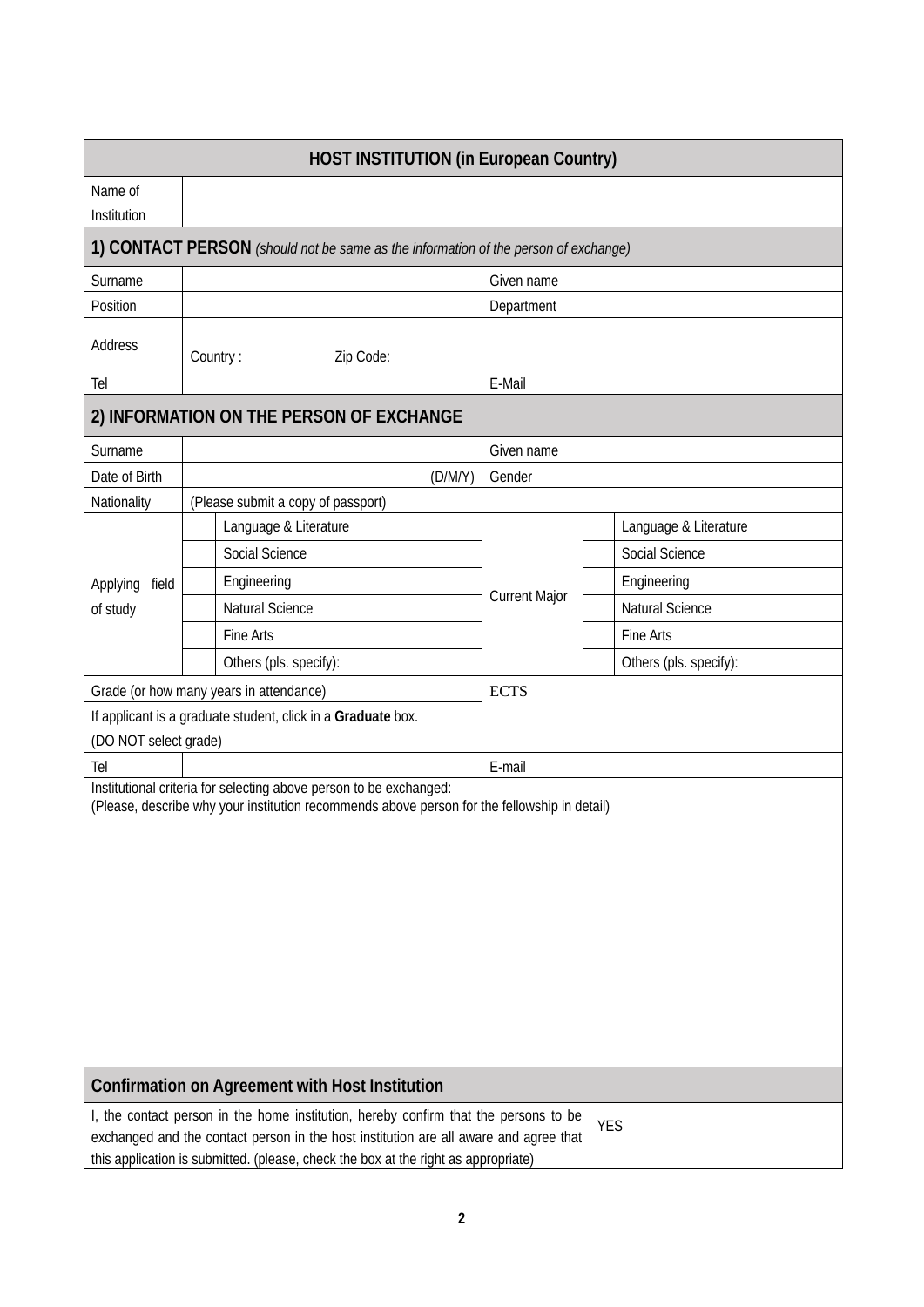| <b>DESCRIPTION OF EXCHANGE PROGRAM</b>                                                  |                         |  |         |                               |                               |                           |  |
|-----------------------------------------------------------------------------------------|-------------------------|--|---------|-------------------------------|-------------------------------|---------------------------|--|
|                                                                                         |                         |  |         | From HOME to HOST Institution | From HOST to HOME Institution |                           |  |
| Type Of<br>Exchange                                                                     | STUDENT                 |  |         | Undergraduate<br>Graduate     | <b>STUDENT</b>                | Undergraduate<br>Graduate |  |
| Duration Of                                                                             | Applying<br><b>UNIT</b> |  |         | 1 semester                    | Applying<br><b>UNIT</b>       | 1 semester                |  |
| Exchange                                                                                | <b>Starting Date</b>    |  |         |                               | <b>Starting Date</b>          |                           |  |
|                                                                                         | <b>Ending Date</b>      |  |         |                               | <b>Ending Date</b>            |                           |  |
|                                                                                         |                         |  |         | <b>PURPOSE OF EXCHANGE</b>    |                               |                           |  |
| <b>STUDENT</b>                                                                          |                         |  |         | Transfer of Credits           |                               |                           |  |
|                                                                                         |                         |  | Others: |                               |                               |                           |  |
|                                                                                         |                         |  |         |                               |                               |                           |  |
| FROM HOME TO HOST INSTITUTION                                                           |                         |  |         |                               |                               |                           |  |
| How many credits for transfer?                                                          |                         |  |         |                               |                               |                           |  |
| FROM HOST TO HOME INSTITUTION                                                           |                         |  |         |                               |                               |                           |  |
| How many credits for transfer?                                                          |                         |  |         |                               |                               |                           |  |
| If your purpose of exchange is other than Transfer of Credit, please specify in detail. |                         |  |         |                               |                               |                           |  |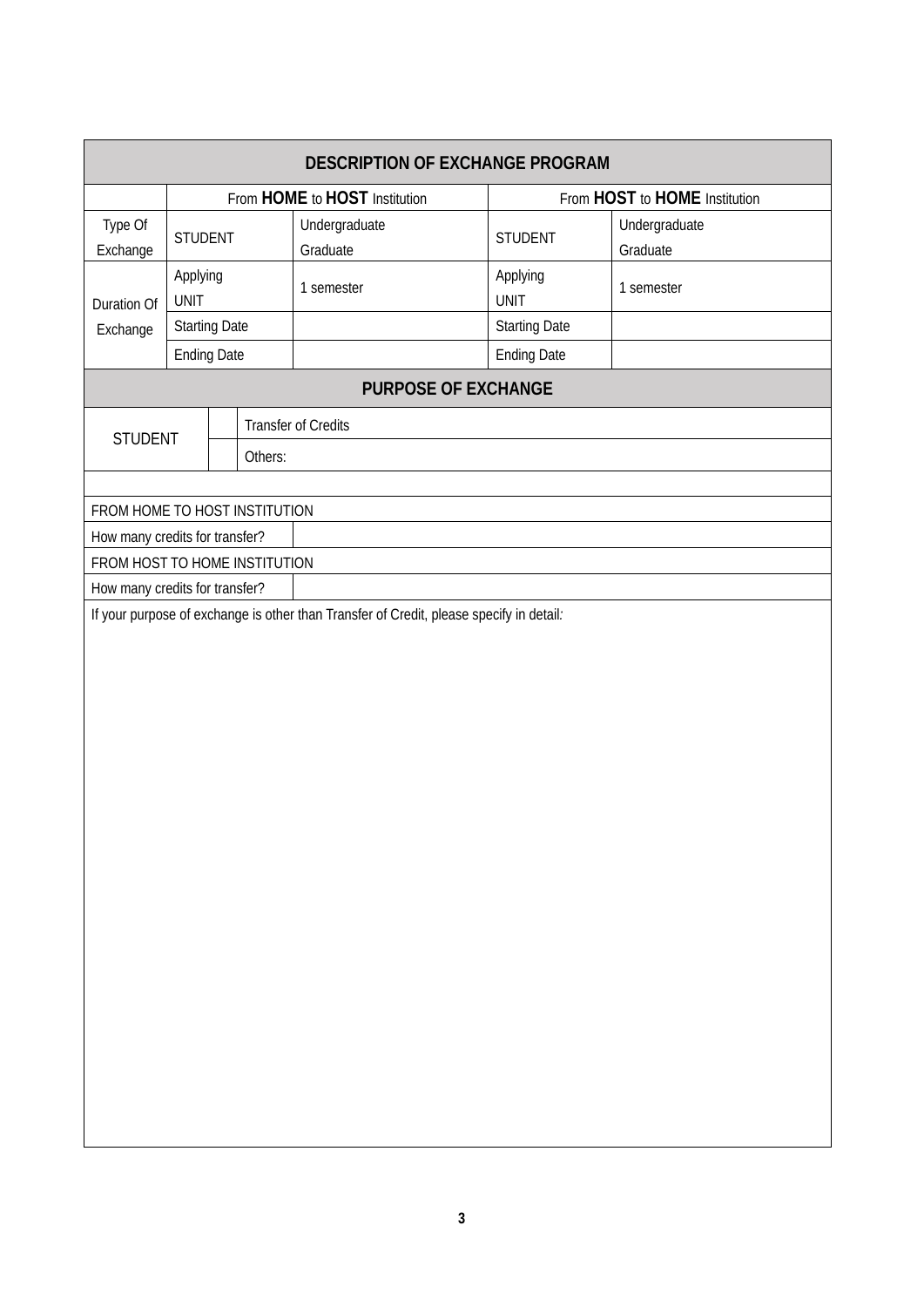## **EXCHANGE DETAILS**

DESCRIBE STUDENTS' CLASS SCHEDULE DURING EXCHANGE

**(This will be closely examined at the stage of selection by the Selection Committee. Language training course are not acceptable. Any change in course schedule should be duly reported to the Secretariat for approval.)**

Class Schedule of the Korean Student:

| Name of Subject | <b>FATA</b><br>ᄂ՝ | Comments if necessary |
|-----------------|-------------------|-----------------------|
|                 |                   |                       |
|                 |                   |                       |

Class schedule of the European student:

| Name of Subject                                                                                       | Credit | Comments if necessary |    |  |  |  |  |
|-------------------------------------------------------------------------------------------------------|--------|-----------------------|----|--|--|--|--|
|                                                                                                       |        |                       |    |  |  |  |  |
|                                                                                                       |        |                       |    |  |  |  |  |
|                                                                                                       |        |                       |    |  |  |  |  |
|                                                                                                       |        |                       |    |  |  |  |  |
|                                                                                                       |        |                       |    |  |  |  |  |
|                                                                                                       |        |                       |    |  |  |  |  |
|                                                                                                       |        |                       |    |  |  |  |  |
|                                                                                                       |        |                       |    |  |  |  |  |
|                                                                                                       |        |                       |    |  |  |  |  |
|                                                                                                       |        |                       |    |  |  |  |  |
|                                                                                                       |        |                       |    |  |  |  |  |
|                                                                                                       |        |                       |    |  |  |  |  |
|                                                                                                       |        |                       |    |  |  |  |  |
|                                                                                                       |        |                       |    |  |  |  |  |
| <b>SOURCE OF FINANCE</b>                                                                              |        |                       |    |  |  |  |  |
| Do you have other source of finance to fund for this exchange program, including room/board, airfare, |        |                       |    |  |  |  |  |
| stipend and others?                                                                                   |        |                       | NO |  |  |  |  |
|                                                                                                       |        |                       |    |  |  |  |  |
| If YES, please specify detailed information of other source of finance:                               |        |                       |    |  |  |  |  |
|                                                                                                       |        |                       |    |  |  |  |  |
|                                                                                                       |        |                       |    |  |  |  |  |